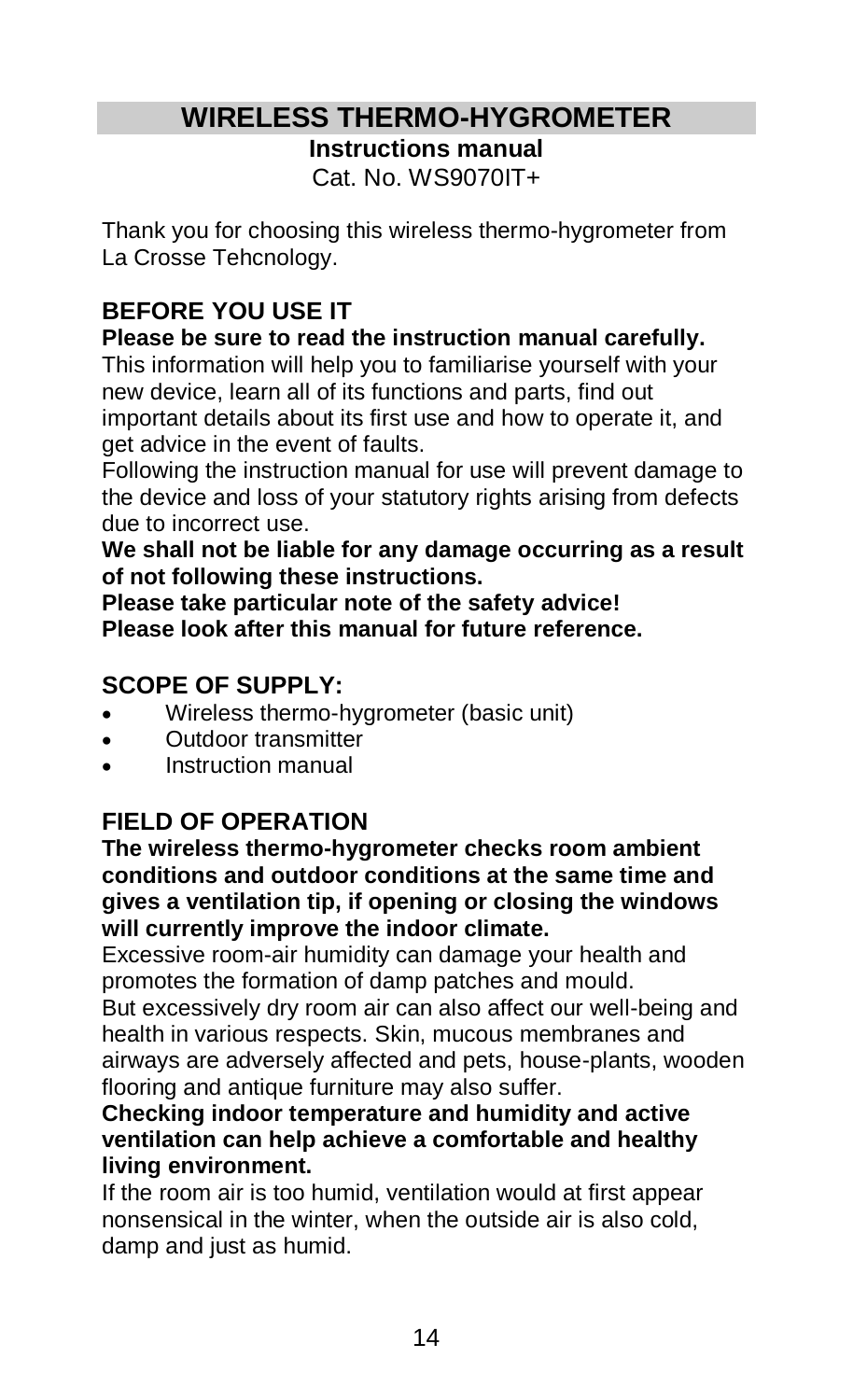Cold air however, can absorb little or no moisture. When this air enters the living areas it becomes warmer. And then the air can absorb much more water vapor. This interdependency of temperature and relative humidity is considered and calculated by your wireless thermo-hygrometer.

## **ALL OF THE BENEFITS OF YOUR INSTRUMENT AT A GLANCE**

- Indoor comfort level indicator (DRY, COMFORT or WET)
- Ambient change icons (MORE WET, NO CHANGE, MORE DRY) if opening a window will influence indoor humidity.
- Open or close window icons for the recommended window position
- Indoor and outdoor temperature display in ºC/ºF with MIN/MAX records
- Indoor and outdoor humidity display in RH% with MIN/MAX records
- All MIN/MAX recordings can be reset
- Low battery indicator
- Wall mounting or table standing

# **FOR YOUR SAFETY:**

- The product is exclusively intended for the field of application described above. The product should only be used as described within these instructions.
- Unauthorised repairs, modifications or changes to the product are prohibited.
- The product is not to be used for medical purpose or for public information, but is intended solely for home use.
- Please respect safety aspects when opening a window. Make sure that no water can penetrate.



**Caution! Risk of injury:**

- Keep this instrument and the batteries out of reach of children.
- Batteries must not be thrown into the fire, short-circuited, taken apart or recharged. Risk of explosion!
- Batteries contain harmful acids. Low batteries should be changed as soon as possible to prevent damage caused by a leaking battery. Never use a combination of old and new batteries together or batteries of different types.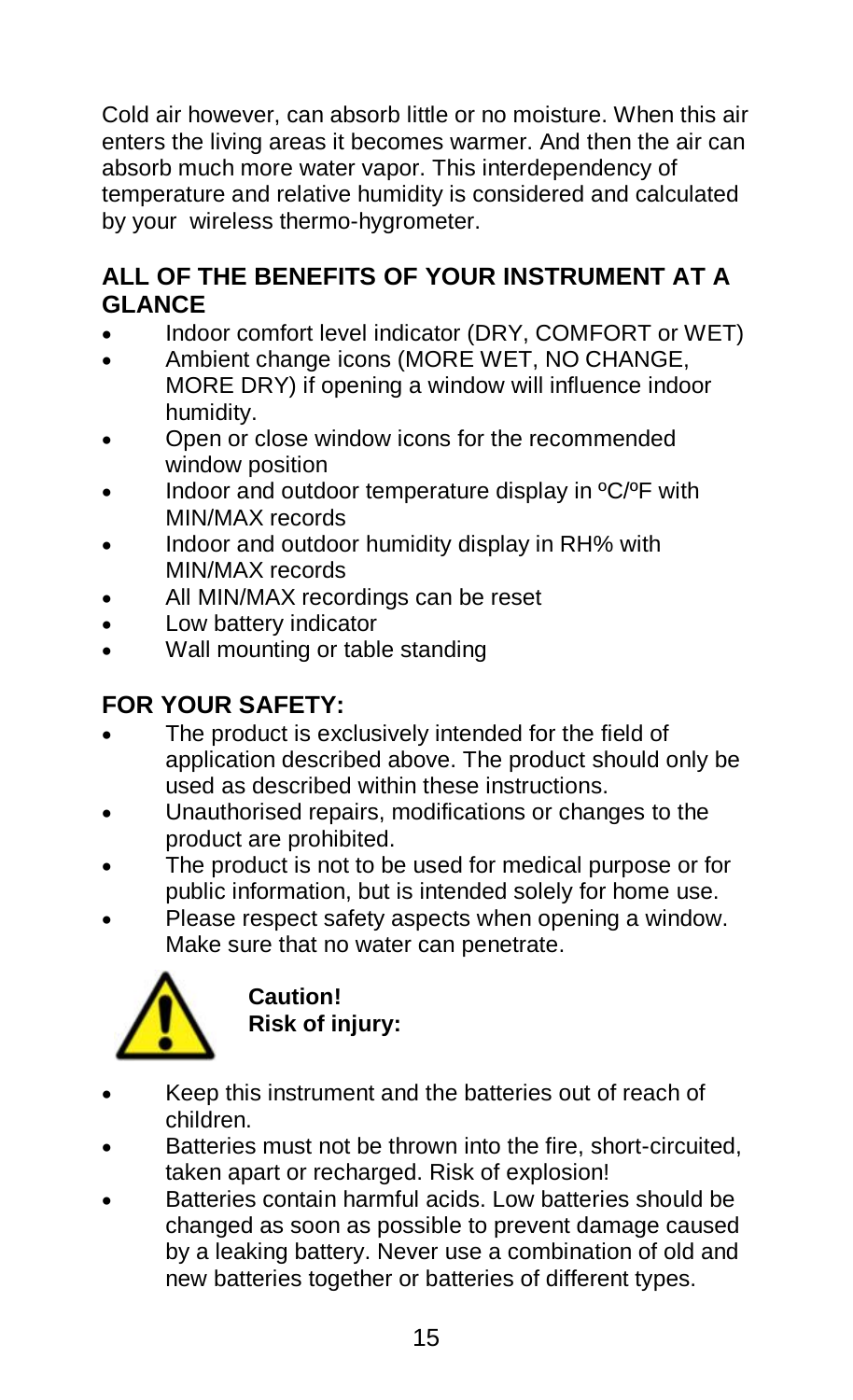Wear chemical-resistant protective gloves and glasses when handling leaked batteries.

# **! Important information on product safety!**

- Do not expose the instrument to extreme temperatures, vibration or shock.
- Protect from moisture
- The outdoor transmitter is protected against splash water, but is not watertight. Choose a shady and dry position for the transmitter.

# **ELEMENTS**

## **The Wireless thermo-hygrometer**



# **The thermo-hygro transmitter**



- Remote transmission of outdoor temperature and humidity to Wireless thermo-hygrometer by 868MHz
- Alternately display the outdoor temperature and humidity readings on LCD
- Wall mounting case

#### **TO INSTALL AND REPLACE BATTERIES IN THE THERMO-HYGRO TRANSMITTER**



The outdoor thermo-hygro transmitter uses 2 x AAA, IEC LR3, 1.5V batteries. To install and replace the batteries, please follow the steps below:

1. Remove the battery cover by pushing the battery cover upwards with your thumb.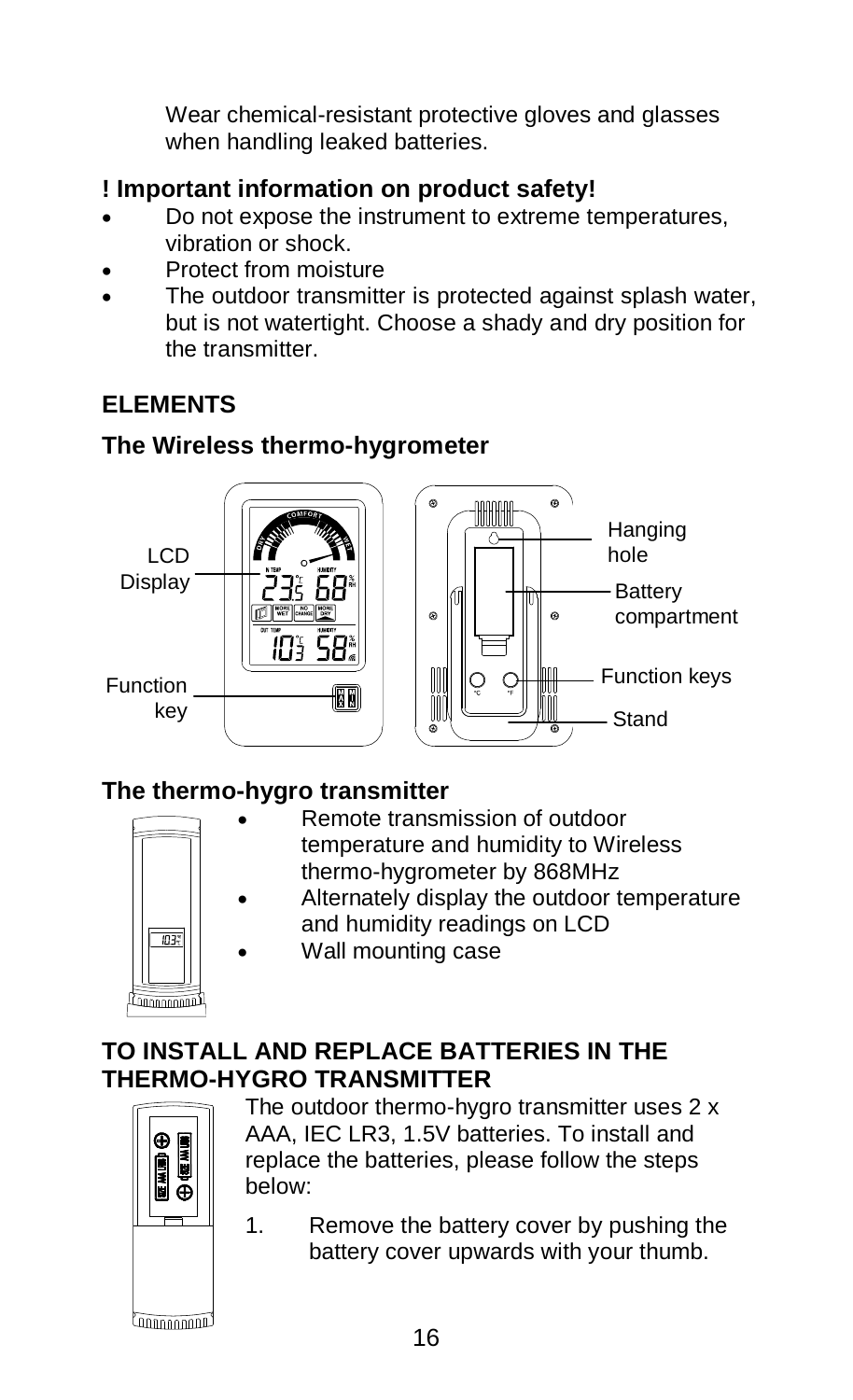- 2. Insert the batteries, observing the correct polarity (see battery compartment marking).
- 3. Replace the battery cover on the unit.

# **TO INSTALL AND REPLACE BATTERIES IN THE WIRELESS THERMO-HYGROMETER**

The Wireless thermo-hygrometer uses 2 x AAA, IEC LR3, 1.5V batteries. To install and replace the batteries, please follow the steps below:



- 1. Insert finger or other solid object in the space at the bottom center of the battery compartment and lift up to remove the cover.
- 2. Insert batteries observing the correct polarity (see marking).
- 3. Replace compartment cover.

# **Battery replacement**

- Replace the batteries when the battery symbol of the Wireless thermo-hygrometer appears above the indoor humidity display.
- When the batteries of the transmitter are used up, the low battery icon appears above the outdoor humidity display.

#### **Note:**

In the event of changing batteries in any of the units, all units need to be reset by following the setting up procedures. This is due to a random security code assigned by the transmitter at start-up. This code must be received and stored by the Wireless thermo-hygrometer in the first 3 minutes of power being supplied to the transmitter.

# **SETTING UP**

- 1. First, insert the batteries in the transmitter (see "T**o install and replace batteries in the thermo-hygro transmitter**" above).
- 2. Within 2 minutes of powering up the transmitter, insert the batteries in the wireless thermo-hygrometer (see "**To install and replace batteries in the wireless thermohygrometer**" above). Once the batteries are in place, all segments of the LCD will light up briefly. Following the indoor temperature/humidity will be displayed. If this information is not displayed on the LCD after 60 seconds,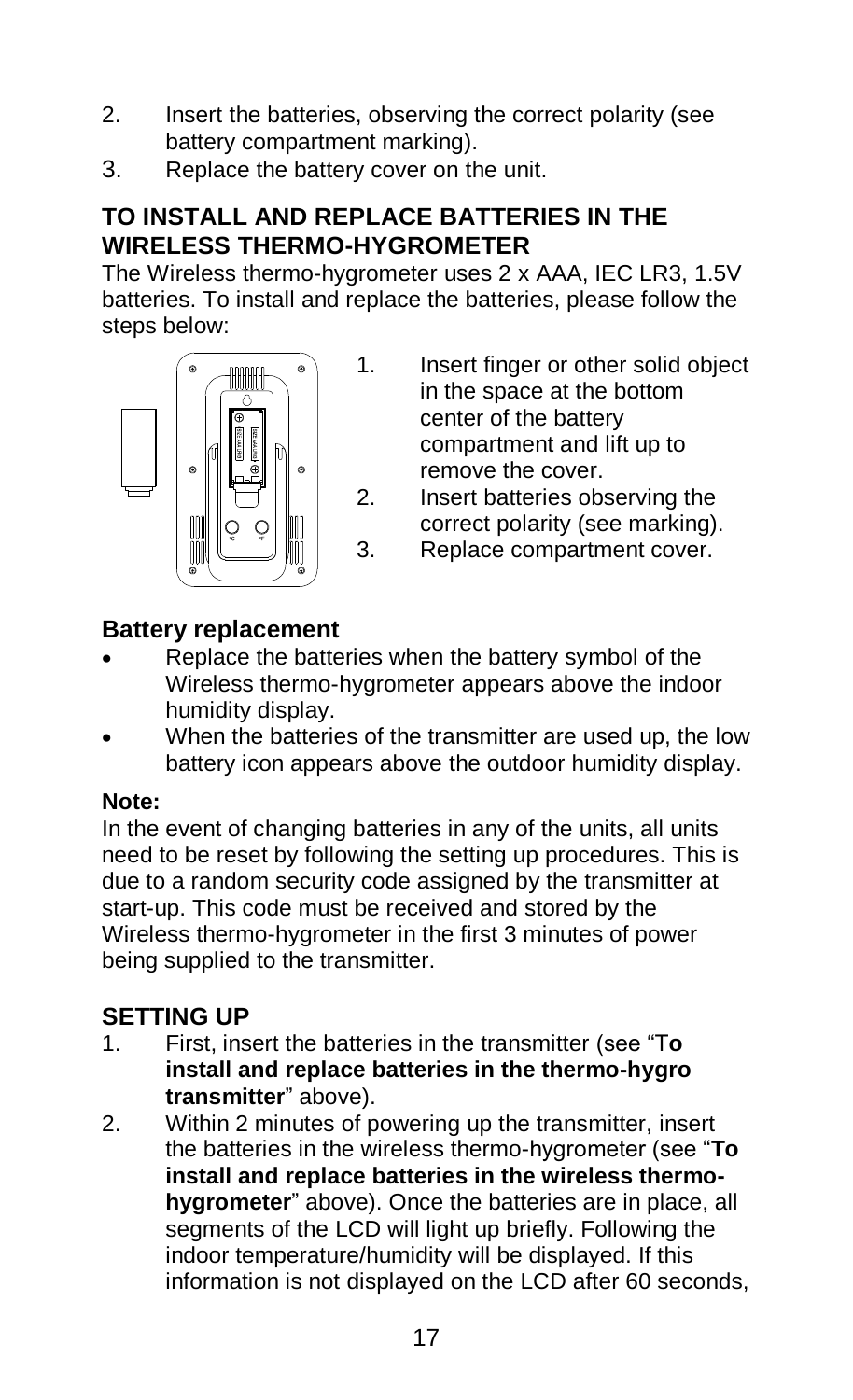remove the batteries and wait for at least 60 seconds before reinserting them. Once the indoor data is displayed user may proceed to the next step.

- 3. After the batteries are inserted, the wireless thermohygrometer will start receiving data signal from the transmitter. The outdoor temperature and humidity data should then be displayed on the wireless thermohygrometer. If this does not happen after 2 minutes, the batteries will need to be removed from both units and reset from step 1.
- 4. In order to ensure sufficient 868 MHz transmission however, the distance between the Wireless thermohygrometer and the transmitter should not be more than 100 meters (see notes on "**Positioning**" and "**868 MHz Reception**").

#### **Note:**

In the event of changing batteries of the units, ensure the batteries do not spring free from the contacts. Always wait at least 1 minute after removing the batteries before reinserting, otherwise start up and transmission problems may occur.

# **FUNCTION KEYS:**

#### **Wireless thermo-hygrometer:**

The wireless thermo-hygrometer has 3 easy to use function keys: 1 key on the front, and 2 keys on the back.



**MIN/MAX** key: Press to view the MIN/MAX indoor and outdoor temperature and humidity records. Press and hold for 3 seconds to reset the all MIN/MAX temperature and humidity records.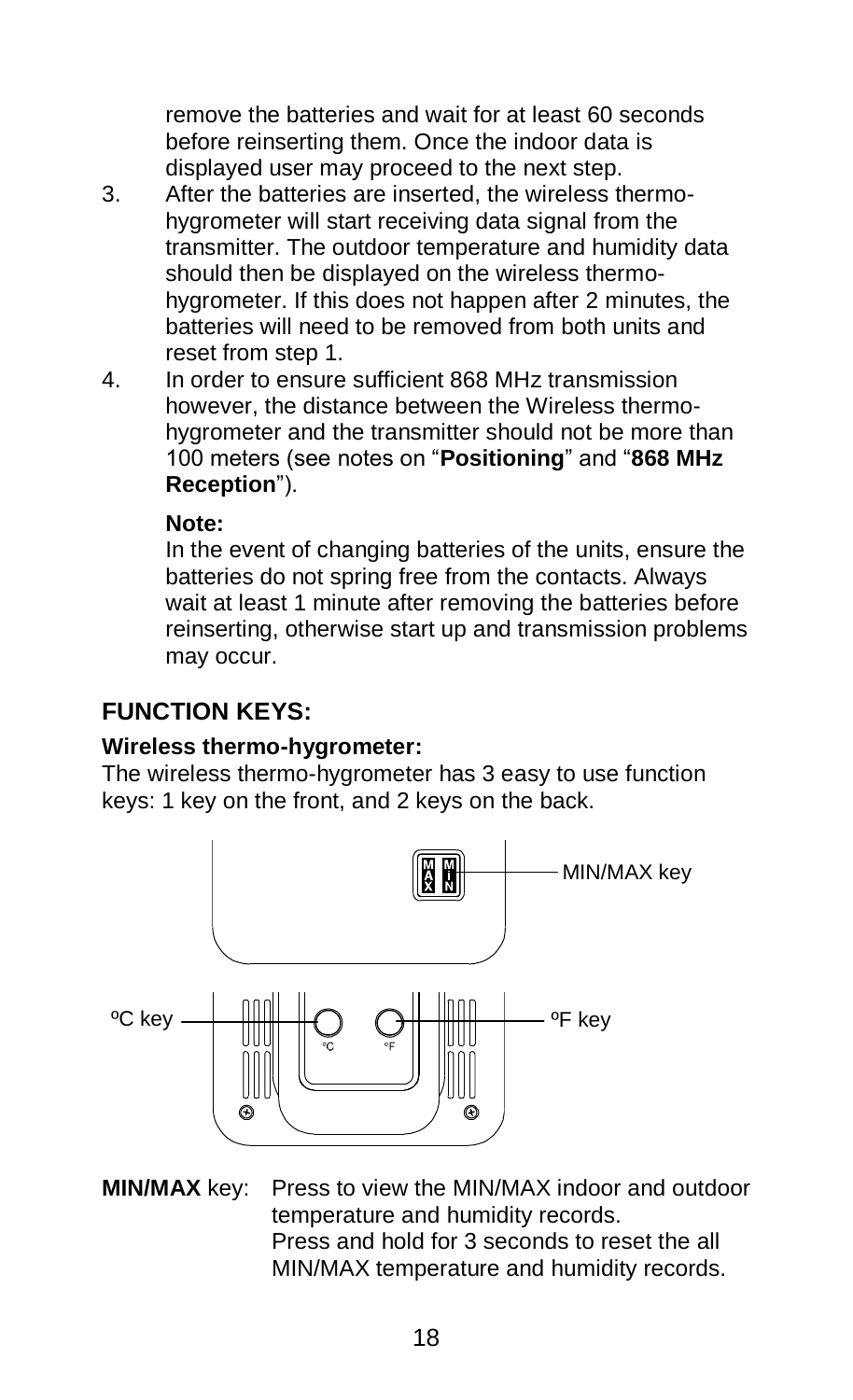**<sup>O</sup>C** key: Display temperature unit in degree Celsius  $(°C)$ .

**ºF** key: Display temperature unit in degree Fahrenheit (ºF).

# **LCD SCREEN**

The LCD screen is split into 4 sections displaying the information for ambient comfort level indicator, indoor data, humidity and 'open/close window' icons, and outdoor data.



\* When the signal is successfully received by the wireless thermo-hygrometer, the outdoor transmission icon will be switched on. (If not successful, the icon will not be shown on LCD). The user can then easily see whether the last reception was successful (icon on) or not (icon off).

# **THE INDOOR HUMIDITY COMFORT LEVEL INDICATOR:**

The indoor humidity comfort indicator shows the indoor temperature comfort level of the surrounding environment based on the humidity data. An arrow marks the current ambient humidity conditions on the display from 'dry' to 'wet':

| <b>DRY</b>     | $< 34\%$   |
|----------------|------------|
| DRY/COMFORT    | $35 - 40%$ |
| <b>COMFORT</b> | $41 - 55%$ |
| COMFORT/WET    | $56 - 64%$ |
| <b>WFT</b>     | >65%       |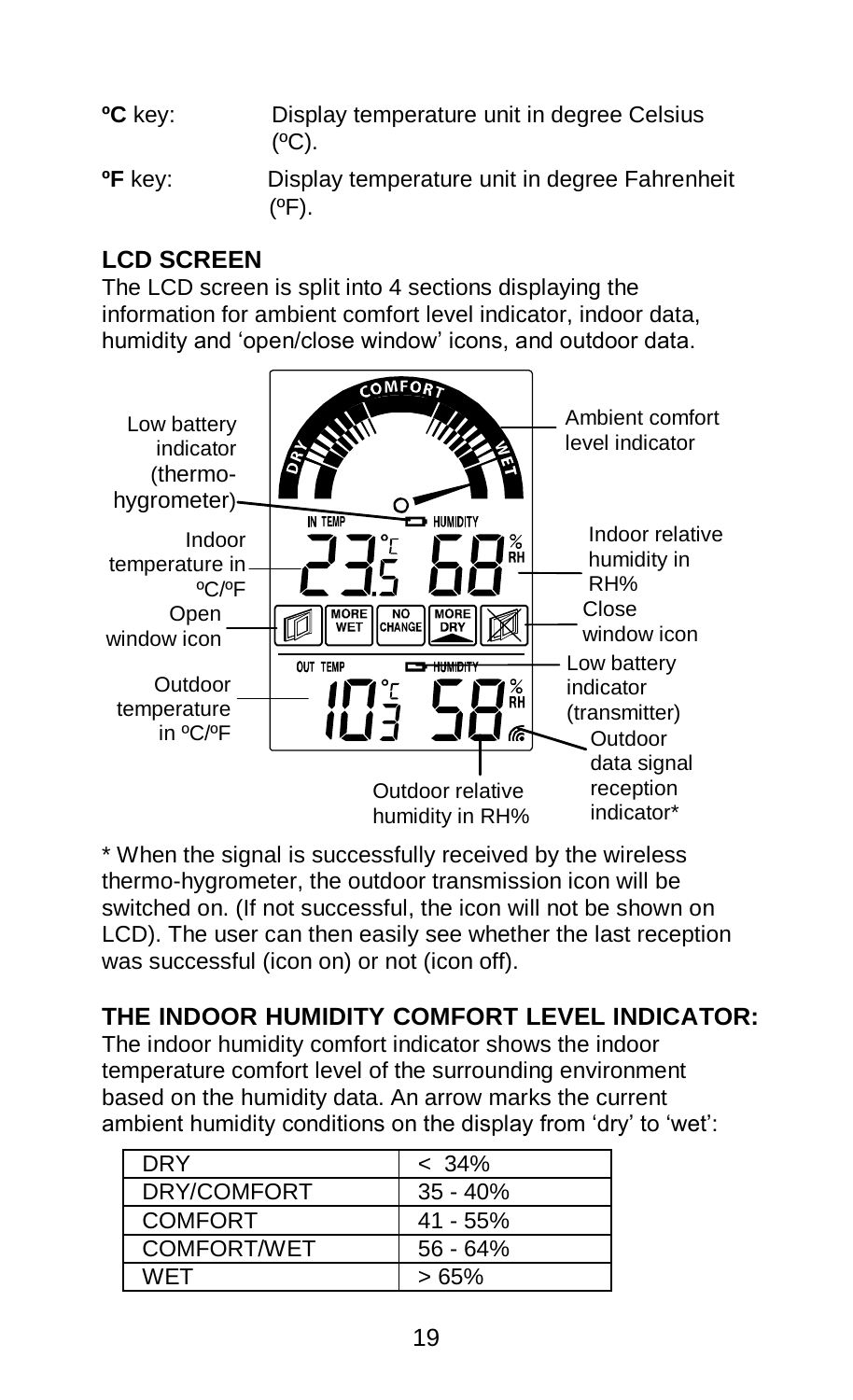### **Note:**

The comfort indicator arrow will not be shown if the temperature is overflow ("OF.L")

# **AMBIENT TEMPERATURE/HUMIDITY DATA**

The ambient temperature and humidity data are automatically updated and displayed on the second section of the LCD.



# **THE AMBIENT CHANGE AND OPEN/CLOSE ICONS:**

The third section shows the expected humidity changes when airflow from outside occurs in a room.

# **Ambient change icons:**



| <b>Condition</b>                                   | Icons                          |
|----------------------------------------------------|--------------------------------|
| Expected humidity<br>changes is within +/-4%       | No Change<br>CHANGE            |
| <b>Expected humidity</b><br>changes is +5% or more | More Wet<br><b>MORE</b><br>WET |
| <b>Expected humidity</b><br>changes is -5% or less | More Dry<br><b>MORE</b><br>DRY |

# **Open / Close window icons:**



The thermo-hygrometer also recommends to 'open' or 'close' the window based on the ambient temperature and humidity data:

- 3 options of recommended actions: 'Open window', 'Close window', no action.
- Depending on the indoor comfort level indicator condition and the 'More Wet', 'No Change', More Dry' humidity change icon condition, the 'Open window' and 'Close window' icon will be shown accordingly to the table below: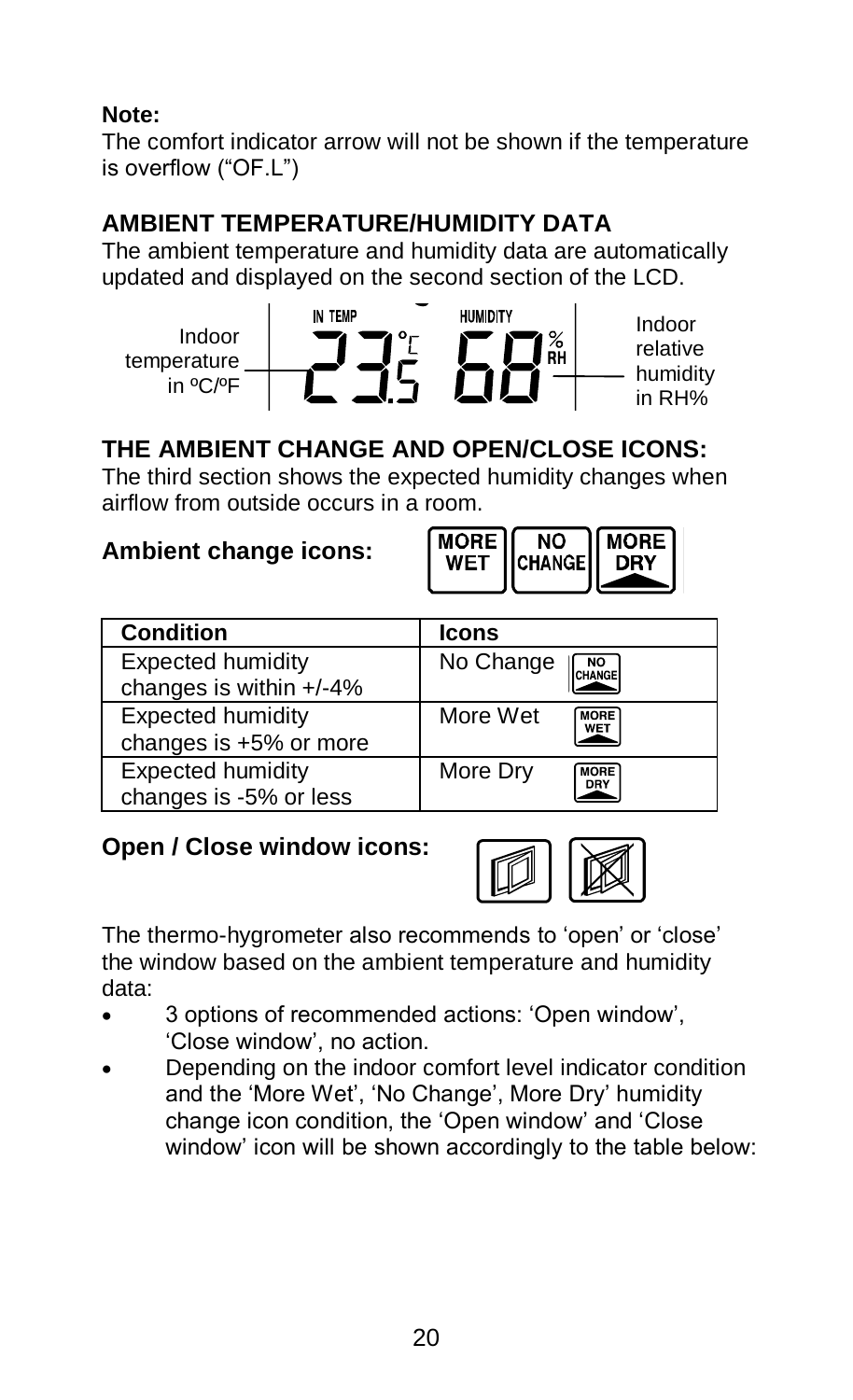| Comfort<br>indicator level<br><b>COMFORD</b> | Icon<br>NO<br><b>CHANGE</b><br><b>MORE</b><br>WET<br><b>MORE</b><br>DRY | Open<br>window<br>icon | Close<br>window<br>icon |
|----------------------------------------------|-------------------------------------------------------------------------|------------------------|-------------------------|
| Comfort and Dry                              | Dry / Wet /<br>No Change                                                | Off                    | Off                     |
| <b>Between</b><br>Comfort and Dry            | Dry / Wet /<br>No Change                                                | Off                    | Off                     |
| <b>Between</b><br>Comfort and Wet            | Dry / Wet /<br>No Change                                                | Off                    | Off                     |
| Dry                                          | No Change                                                               | Off                    | Off                     |
| Dry                                          | More Wet                                                                | ON                     | Off                     |
| Dry                                          | More Drv                                                                | Off                    | ON                      |
| Wet                                          | No Change                                                               | Off                    | Off                     |
| Wet                                          | More Wet                                                                | Off                    | ON                      |
| Wet                                          | More Drv                                                                | ON                     | Off                     |

#### **Note:**

Under the following conditions, NO icon will be displayed:

- Indoor and/or outdoor temperature display "OFL".
- Indoor and/or outdoor humidity display "- -".
- No outdoor transmitter detected or transmission connection lost.

#### **Tips for active ventilation:**

- Ventilate in all weather conditions, when it is recommended by your product.
- Open the windows for a short time (room airing). A partially open window, for instance in the tilted position, does not have the desired effect, wastes heating energy and can even promote the formation of mould.
- A few minutes of airing are mostly sufficient. .

# **OUTDOOR TEMPERATURE/HUMIDITY DATA**

The last LCD section shows the outdoor temperature and

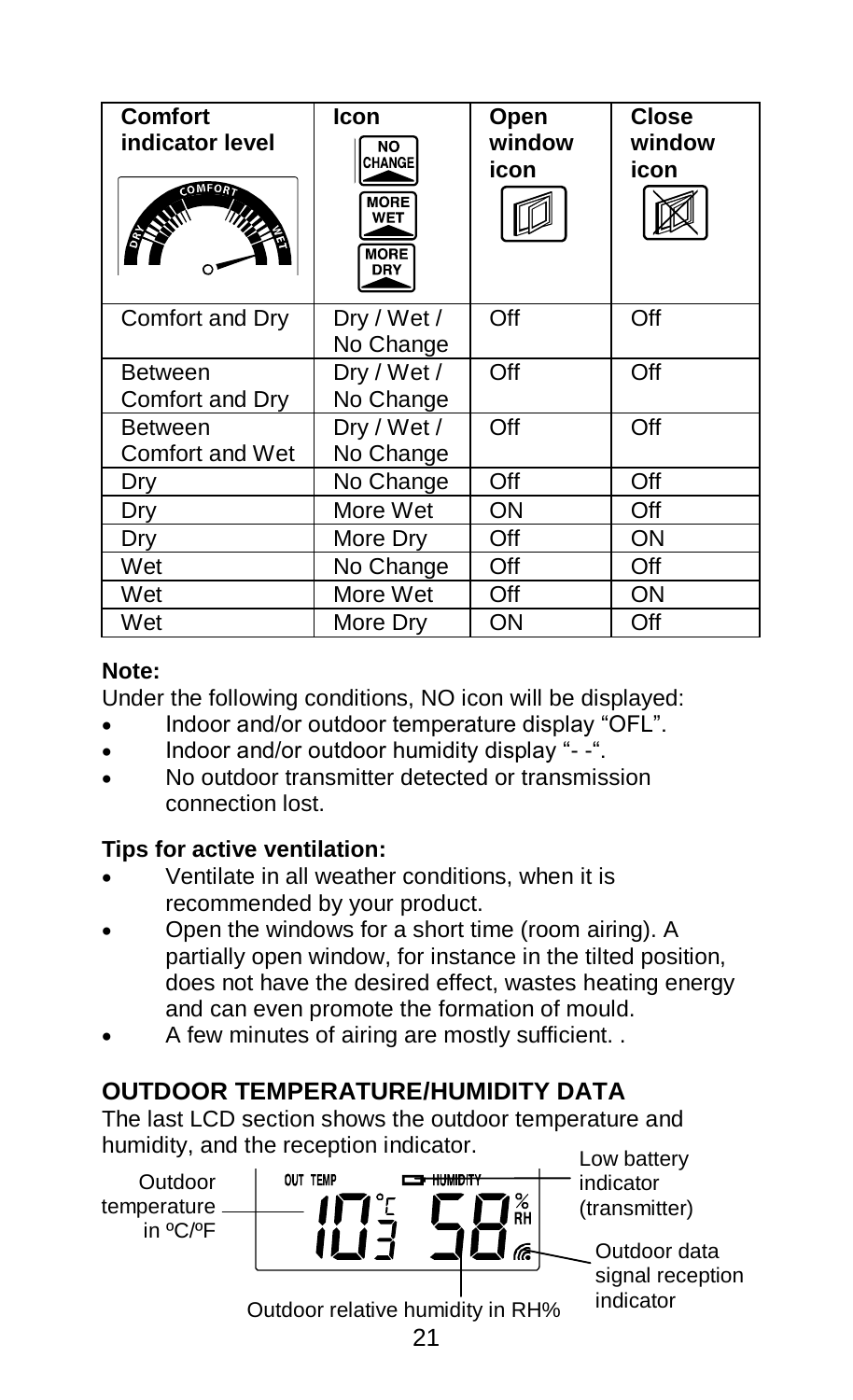# **TOGGLING AND RESETTING THE MIN/MAX DATA**

# **TO VIEW THE MIN/MAX DATA**

Press the **MIN/MAX** key several times to view the MIN/MAX indoor temperature/humidity and MIN/MAX outdoor temperature/humidity sequentially.

# **TO RESET THE MIN/MAX DATA**

Press and hold **MIN/MAX** key for 3 seconds to reset all the indoor/outdoor temperature and humidity data to current temperature and humidity.

# **ABOUT THE THERMO-HYGRO TRANSMITTER**

The range of the thermo-hygro transmitter may be affected by the temperature. At cold temperatures the transmitting distance may be decreased. Please bear this in mind when positioning the transmitters. Also the batteries may be reduced in power for the thermo-hygro transmitter.

# **CHECKING FOR 868MHz RECEPTION**

If the outdoor temperature and humidity data are not being received within three minutes after setting up (or outdoor display always show "- -.-" in the outdoor section of the wireless thermo-hygrometer during normal operation), please check the following points:<br>1 The dista

- The distance of the Wireless thermo-hygrometer or transmitters should be at least 2 meters away from any interfering sources such as computer monitors or TV sets.
- 2. Avoid placing the transmitters onto or in the immediate proximity of metal window frames.
- 3. Using other electrical products such as headphones or speakers operating on the 868MHz-signal frequency may prevent correct signal transmission or reception. Neighbors using electrical devices operating on the 868MHz-signal frequency can also cause interference.

#### **Note:**

When the 868MHz signal is received correctly, do not re-open the battery cover of either the transmitter or wireless thermohygrometer, as the batteries may spring free from the contacts and force a false reset. Should this happen accidentally then reset all units (see **"Setting up"** above) otherwise transmission problems may occur.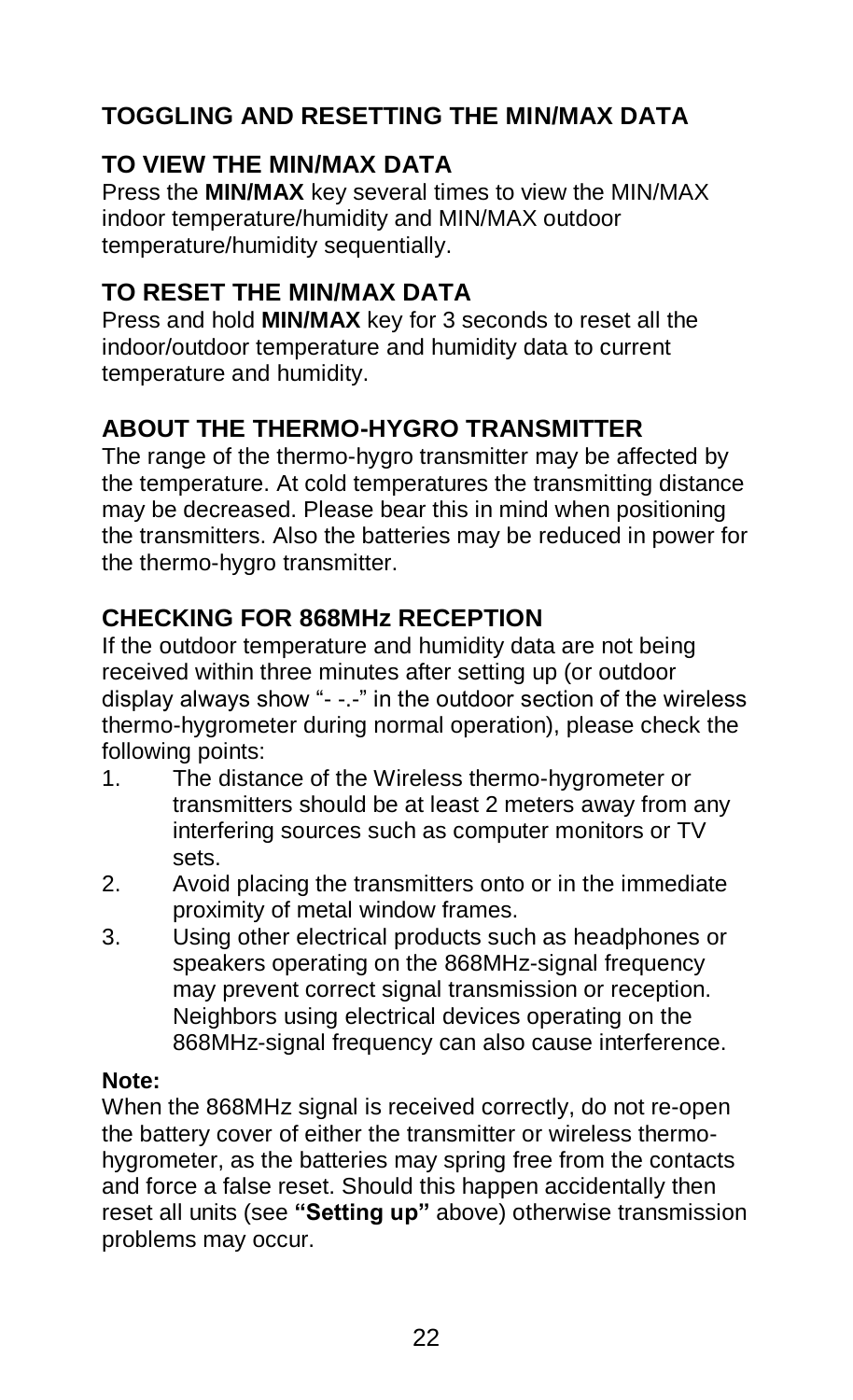The transmission range is around 100 meters from the thermohygro transmitter to the wireless thermo-hygrometer (in open space). However, this depends on the surrounding environment and interference levels. If no reception is possible despite the observation of these factors, all system units have to be reset (see "**Setting up**" above).

# **POSITIONING THE WIRELESS THERMO-HYGROMETER**

The wireless thermo-hygrometer provides the option of table standing or wall mounting the unit. Before wall mounting, please check that the outdoor data can be received from the desired locations.



#### **To wall mount:**

- 1. Fix a screw (not supplied) into the desired wall, leaving the head extended out by about 5mm.
- 2. Place the Wireless thermo-hygrometer onto the screw, using the hanging hole on the backside. Gently pull the Wireless thermo-hygrometer down to lock the screw into place.



# **Foldout table stand:**

The foldout table stand leg is located on the backside. Pull the stand out from the bottom center edge of the Wireless thermo-hygrometer, below the battery compartment. Once the foldout table stand is extended, place the Wireless thermo-hygrometer in an appropriate location.

# **POSITIONING THE THERMO-HYGRO TRANSMITTER**



Mounting at a sheltered place. Avoid direct rain and sunshine.

The thermo-hygro transmitter can be placed onto any flat surface or wall mount using the bracket which doubles as a stand or wall mount base.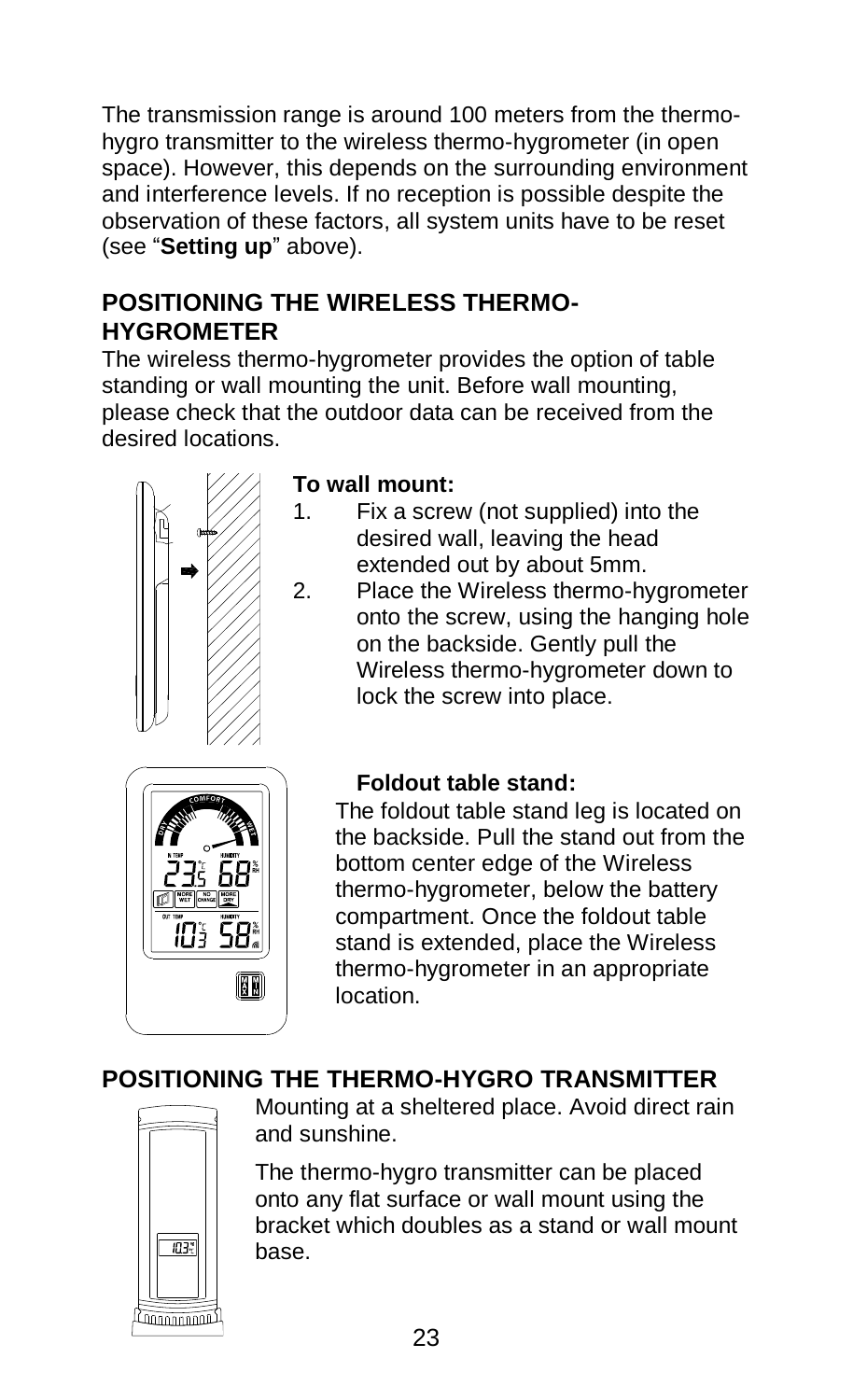#### **To wall mount:**

- 1. Secure the bracket onto a desired wall using the screws and plastic anchors.
- 2. Clip the transmitter onto the bracket.

# **Note:**

Before permanently fixing the thermo-hygro to the wall base, pace all units in the desired locations to check that the outdoor temperature and humidity readings are receivable. In event that the signal is not

received, relocate the thermo-hygro transmitter or the Wireless thermo-hygrometer slightly as this may help the signal reception.

# **CARE AND MAINTENANCE**

- Clean the instrument and the transmitter with a soft damp cloth. Do not use solvents or scouring agents.
- Remove the batteries if you do not use the product for a lengthy period.

| <b>Problems</b>                              | Troubleshooting                                                                                                                                                                                                                                                                                                                                       |  |  |
|----------------------------------------------|-------------------------------------------------------------------------------------------------------------------------------------------------------------------------------------------------------------------------------------------------------------------------------------------------------------------------------------------------------|--|--|
| No indication on<br>the base unit            | • Ensure batteries polarity are<br>correct<br>• Change batteries                                                                                                                                                                                                                                                                                      |  |  |
| No transmitter<br>reception<br>Display "---" | • Check batteries of external<br>transmitter (do not use<br>rechargeable batteries!)<br>• Restart the transmitter and base<br>unit as per the manual<br>• Choose another place for the<br>transmitter and/or the base unit<br>• Reduce the distance between the<br>transmitter and the base unit<br>• Check if there is any source of<br>interference |  |  |
| Incorrect display                            | • Change batteries                                                                                                                                                                                                                                                                                                                                    |  |  |

# **MALFUNCTION**

# **WASTE DISPOSAL**

This product has been manufactured using high-grade materials and components which can be recycled and reused.



Never throw flat batteries and rechargeable batteries in household waste.

As a consumer, you are legally required to take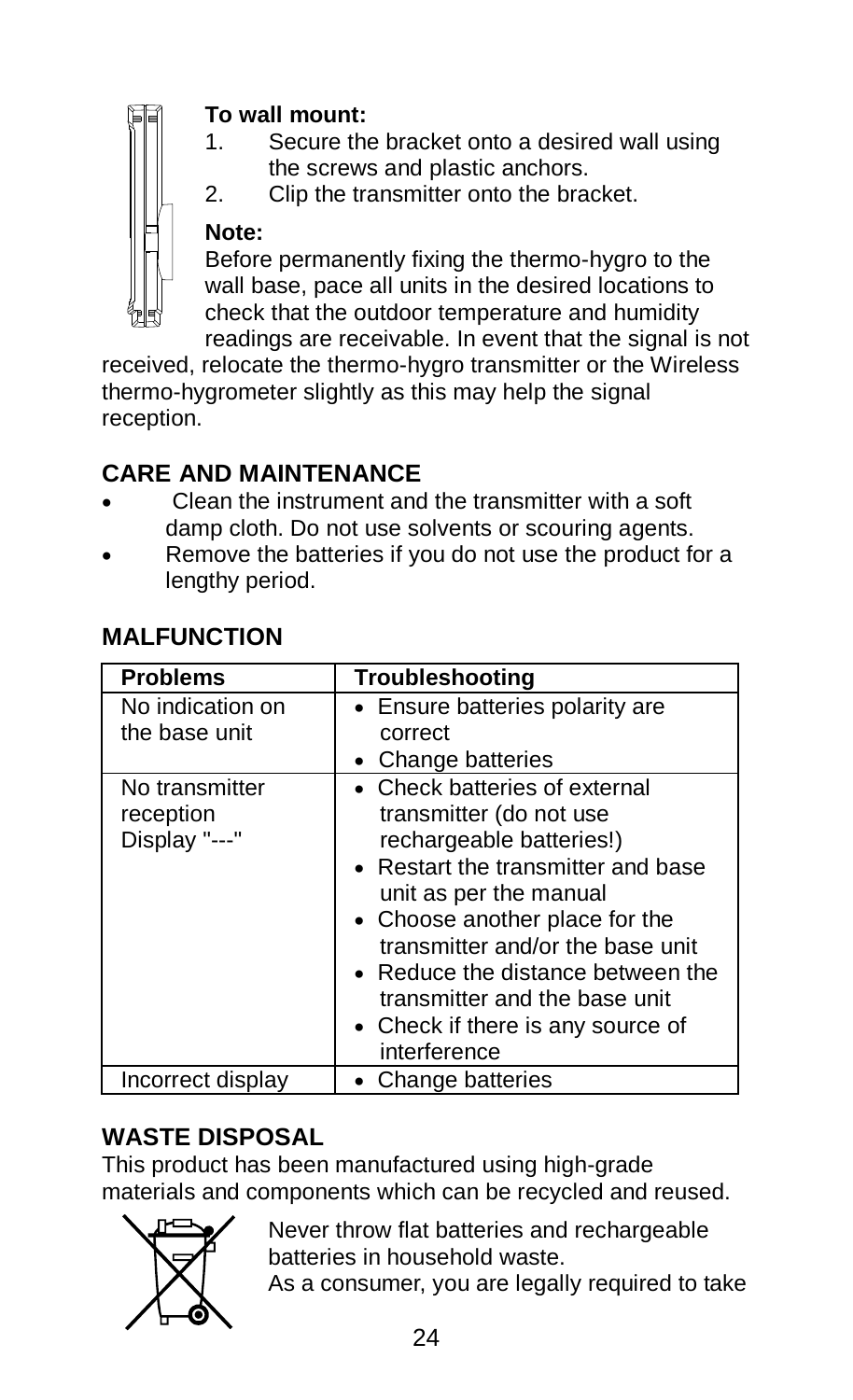them to your retail store or to appropriate collection sites according to national or local regulations in order to protect the environment.

The symbols for the heavy metals contained are: Cd=cadmium, Hg=mercury, Pb=lead



This instrument is labelled in accordance with the EU Waste Electrical and Electronic Equipment Directive (WEEE).

Please do not dispose of this product with other household waste. The user is obligated to take end-of-life devices to a designated collection

point for the disposal of electrical and electronic equipment, in order to ensure environmentally-compatible disposal.

# **SPECIFICATIONS:**

#### **Temperature measuring range:**

Indoor : -9.9ºC to +59.9ºC with 0.1°C resolution 14.1ºF to +139.8ºF with 0.2°F resolution ("OF.L" displayed if outside this range)

Outdoor : -39.9ºC to +59.9ºC with 0.1°C resolution -39.8ºF to +139.8ºF with 0.2°F resolution ("OF.L" displayed if outside this range)

Indoor humidity range: 20% to 95% with 1% resolution (Display "- -" if temperature is OL.F; display "19%" if < 20% and "96%" if > 95%)

Outdoor humidity range : 1% to 99% with 1% resolution (Display "- -" if outside temperature is OF.L; display 1% if < 1% and 99% if > 99%)

#### **Data checking intervals**

Indoor temperature and humidity : every 16 seconds Outdoor temperature and humidity: every 4 seconds Transmission range : up to 100 meters (open space) **Power consumption** (alkaline batteries recommended): Wireless thermo-hygrometer : 2 x AAA, IEC LR3, 1.5V Thermo-hygro transmitter : 2 x AAA, IEC LR3, 1.5V **Dimensions (L x W x H):** Wireless thermo-hygrometer : 94.6 x 20mm x 157mm Thermo-hygro transmitter : 36 x 16 x 102.6mm